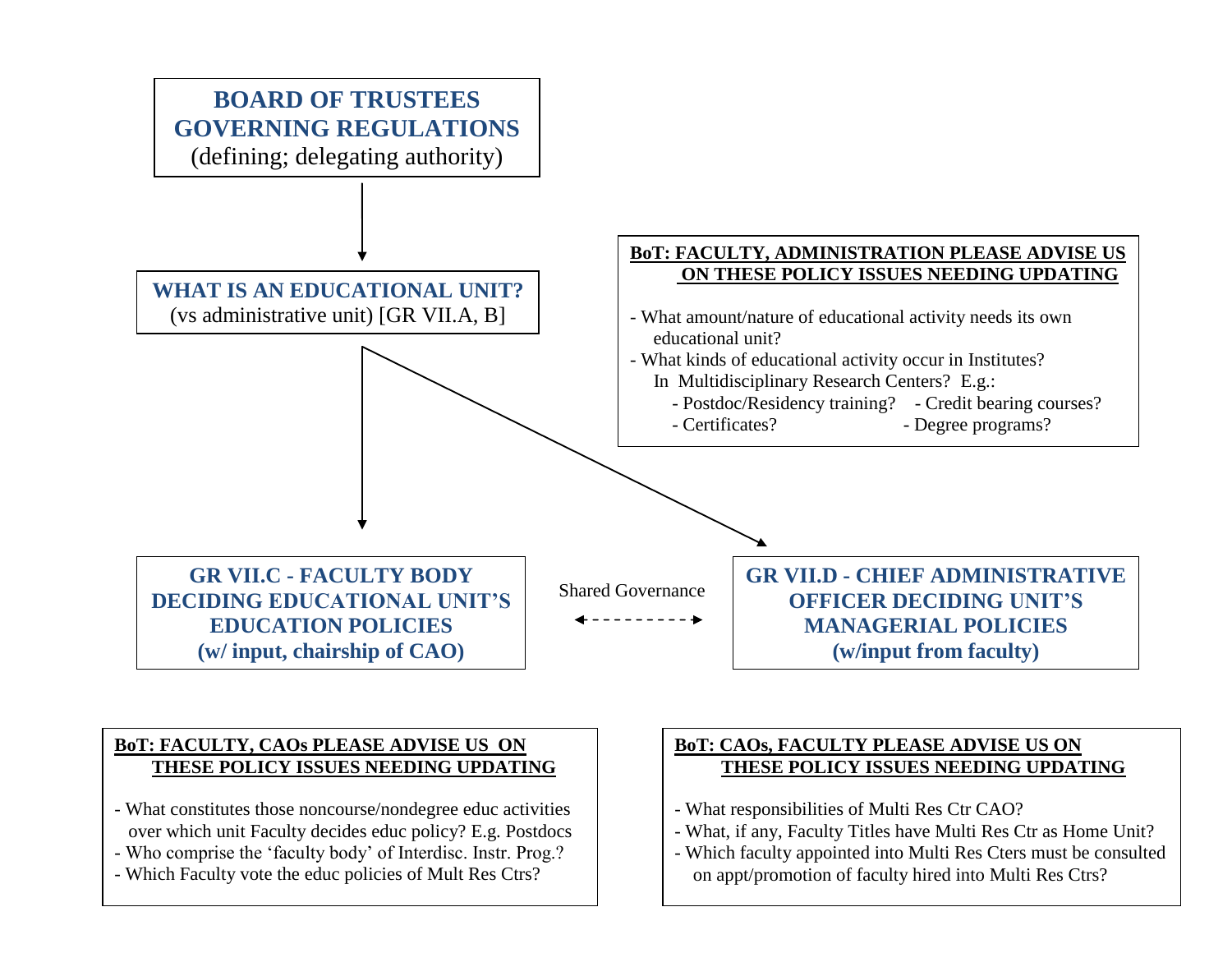# **GR VII (University Organization)**

## **Preface**

Over the past year, a workgroup comprised of faculty and senior administrative staff has labored to revise the University"s *Governing Regulation* on the organization of the University (GR VII). Professors David Randall and Kaveh Tagavi served as the faculty representatives on the workgroup. In addition, Professor Davy Jones generously offered his expert assistance as Chair of the University Senate Rules and Elections Committee and former member of the workgroup. The effort at revising GR VII should be viewed in the wider context of the workgroup's ongoing charge to update and render more readable the compendium of the University"s *Governing Regulations* and *Administrative Regulations*.

The *Governing Regulations* (GRs) are the defining regulatory documents of the University of Kentucky. The GRs codify the mission, vision and values of the University; establish the authority of the Board of Trustees, the President and the executive officers of the University; define the functions of the University Senate and Staff Senate; articulate the organizational structure for the conduct of educational activity; specify the types and conditions of faculty and faculty administrator appointments; codify student affairs functions and policies; and enumerate the major policies that affect University employment. Final approval on the adoption, revision or elimination of a governing regulation resides with the Board of Trustees.

The overarching theme of GR VII is that of shared governance. The regulation articulates the kinds of educational activities and policy-making that unit faculties are or will be performing, and the administrative organization and leadership necessary for success in those educational activities. To keep the theme of shared governance foremost in their minds, the workgroup members began their work on a revision of GR VII by establishing a set of consensus principles, which framed the subsequent discussions and editorial activity of the workgroup. The principles may be summarized as follows:

- tenured and tenure-eligible faculty employees comprise the core faculty of the University;
- faculty employees in the tenure-ineligible title series (e.g., Clinical and Research Title Series and Lecturer Series) perform mission-critical activities within the University;
- an "educational unit" engages in all three areas of educational activity -- instruction, research or other creative activities, and service -- as its mission;
- only four types of educational units -- departments, schools, graduate centers and colleges without either departments or schools -- shall be permitted to serve as the *primary* appointment unit of faculty employees in any of the tenure-eligible series;
- institutes and multidisciplinary research centers should have an expanded role in the performance of educational activities;
- only a faculty employee shall serve as the chief administrative officer of an educational  $\bullet$ unit.